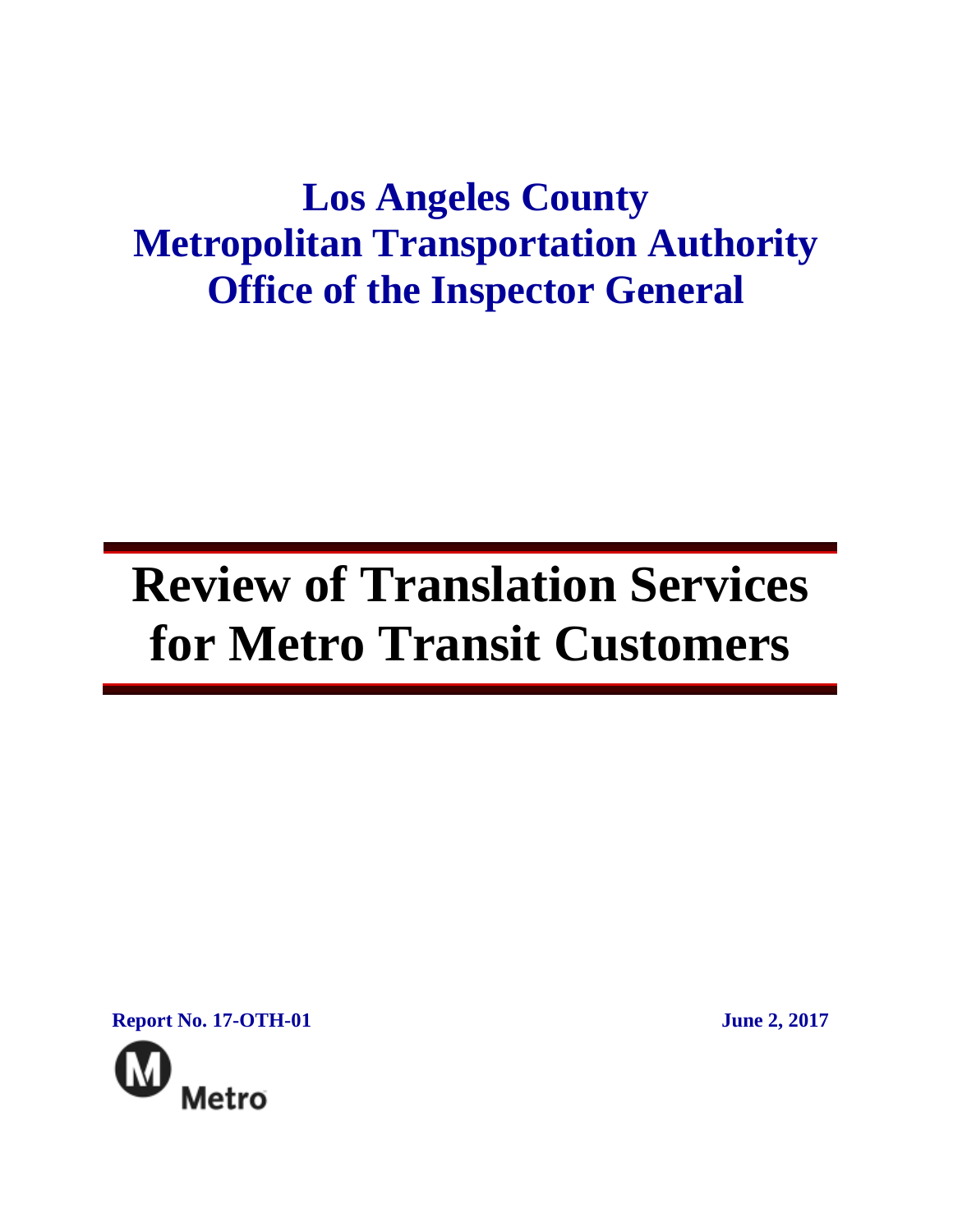## TABLE OF CONTENTS

#### **Page**

|                                                                            | 1              |
|----------------------------------------------------------------------------|----------------|
|                                                                            | 2              |
|                                                                            | $\overline{2}$ |
|                                                                            | 3              |
|                                                                            | 3              |
|                                                                            | 3              |
|                                                                            | 4              |
|                                                                            | $\overline{4}$ |
|                                                                            | 5              |
|                                                                            | 6              |
|                                                                            | 6              |
|                                                                            | 6              |
|                                                                            | 7              |
|                                                                            | 8              |
|                                                                            | 8              |
|                                                                            | 9              |
|                                                                            | 12             |
|                                                                            | 13             |
| ATTACHMENT D - Comparison of Metro Translation System and Google Translate | 14             |
|                                                                            | 15             |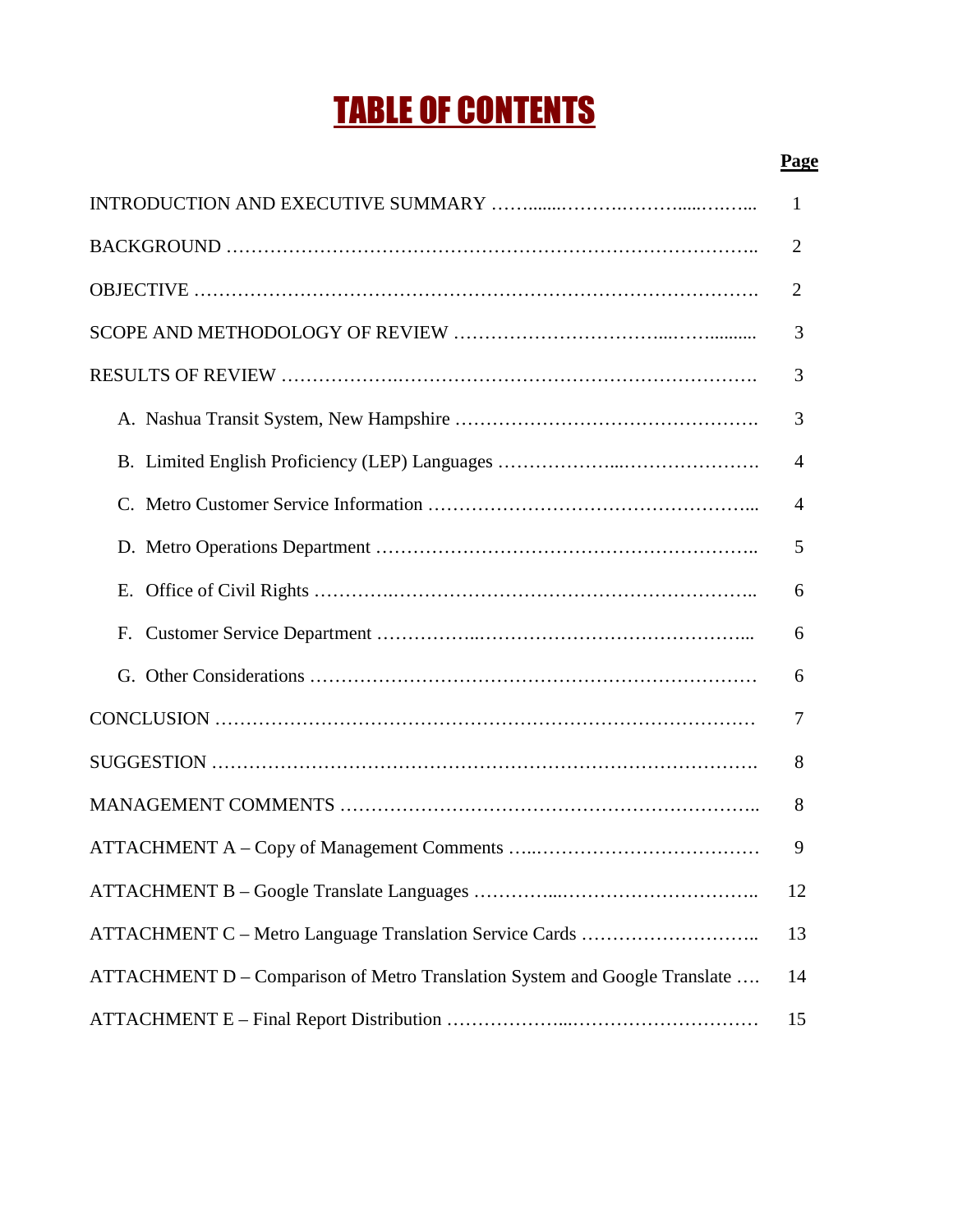

| Office of the Inspector General            |
|--------------------------------------------|
| 818 West 7 <sup>th</sup> Street, Suite 500 |
| Los Angeles, CA 90017                      |

| DATE:           | June 2, 2017                                                                       |
|-----------------|------------------------------------------------------------------------------------|
| TO:             | <b>Board of Directors</b><br><b>Chief Executive Officer</b>                        |
| FROM:           | Yvonne Zheng, Senior Manager, Audit<br>Office of the Inspector General             |
| <b>SUBJECT:</b> | Review of Translation Services for Metro Transit Customers<br>Report No. 17-OTH-01 |

## **INTRODUCTION AND EXECUTIVE SUMMARY**  INTRODUCTION AND EXECUTIVE SUMMARY

As part of our continuing effort to assist Metro to improve transit customer service, the Office of As par<sup>t</sup> of our continuing effort to assist Metro to improve transit customer service, the Office of the spector General (OIG) reviewed a possible option to expand Metro's translation services to transit customers who do not speak English. transit customers who do not speak English.

The Federal Transit Administration (FTA) requires that grantees ensure meaningful access to The Federal Transit Administration (fTA) requires that grantees ensure meaningful access to Limited English Proficiency (LEP) persons. The Chief of Civil Rights Programs informed us Limited English Proficiency (LEP) persons. The Chief of Civil Rights Programs informed us that Metro has complied with FTA policy and has established a program for LEP persons to obtain information. owever, etro's system does not provide bus operators or other Metro staff who regularly interface with patrons a method to directly communicate with LEP patrons. staff who regularly interface with patrons <sup>a</sup> method to directly communicate with LEP patrons. Our review found that a transit agency, Nashua Transit System (NTS), has successfully utilized Our review found that <sup>a</sup> transit agency, Nashua Transit System (NTS), has successfully utilized Google Translate (a free App<sup>1</sup>) to aid bus operators to communicate with LEP persons and provide them information, such as directions or instructions for navigating their transit system. provide them information, such as directions or instructions for navigating their transit system. Operators and customer service agents are on the forefront of interfacing with transit patrons. Operators and customer service agents are on the forefront of interfacing with transit patrons. Therefore, we suggested that Metro conduct a further study of the costs, operational impacts, Therefore, we suggested that Metro conduct <sup>a</sup> further study of the costs, operational impacts, union agreements, and technology issues related to how Metro can improve its patron's transit union agreements, and technology issues related to how Metro can improve its patron's transit experience by implementing a translation system which Metro can facilitate providing experience by implementing <sup>a</sup> translation system which Metro can facilitate providing information to LEP persons as Wi-Fi connectivity is accomplished on Metro bus and rail information to LEP persons as Wi-Fi connectivity is accomplished on Metro bus and rail vehicles in the near future. Management responded that they intend to pursue alternatives to the vehicles in the near future. Management responded that they intend to pursue alternatives to the method that Nashua Transit System utilized. Metro's response is shown in Attachment A. method that Nashua Transit System utilized. Metro's response is shown in Attachment A.

A self-contained specialized program or piece of software designed to fulfill a particular purpose that is A self-contained specialized program or piece of software designed to fulfill <sup>a</sup> particular purpose that is downloaded onto mobile devices. downloaded onto mobile devices.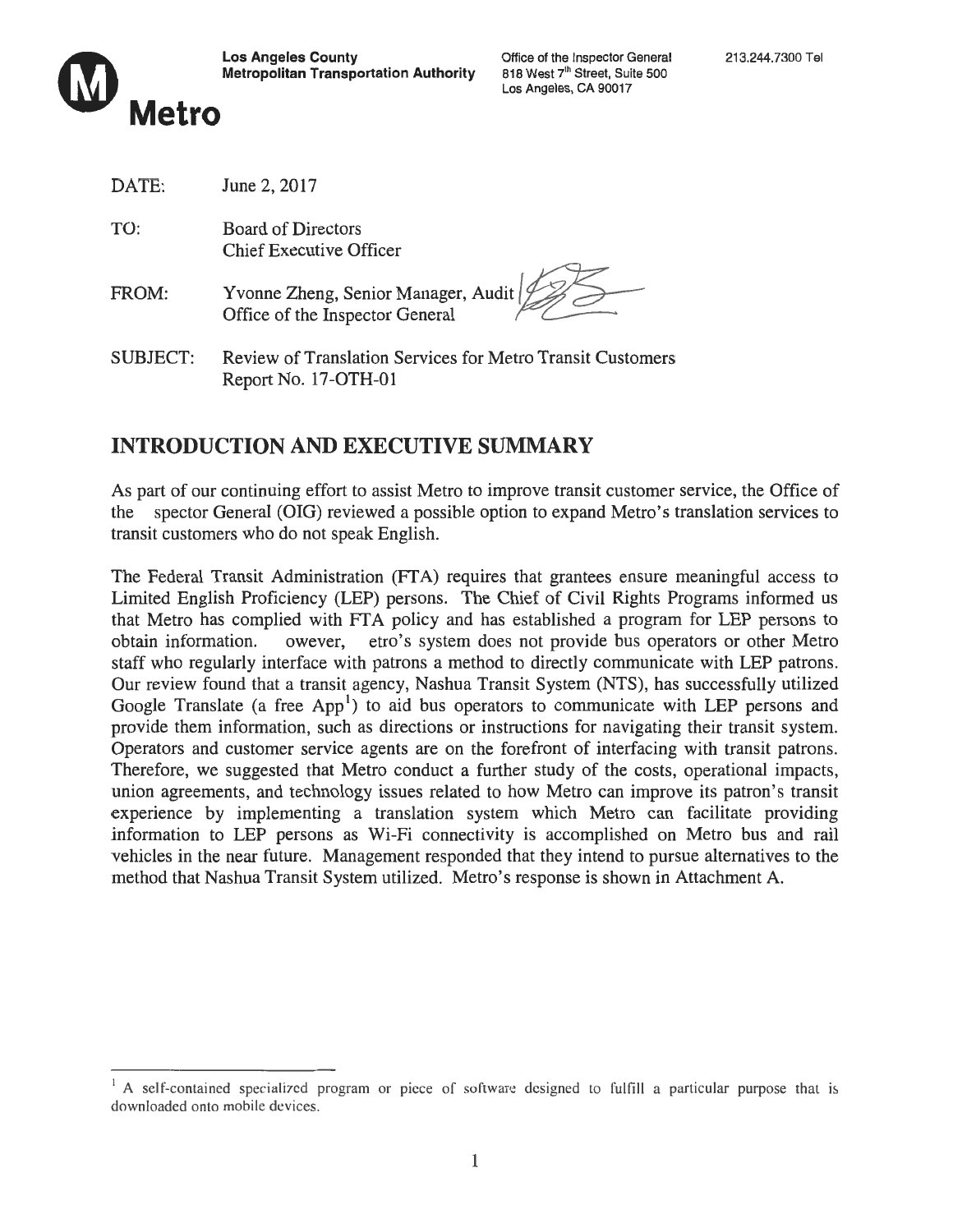## **BACKGROUND**

#### A. FTA Circular

Pursuant to the Civil Rights Act of 1964 and as a recipient of federal funds from the Federal Transit Administration (FTA), Metro has an obligation to provide services to Limited English Proficiency (LEP) patrons.

On December 14, 2005, the United States Department of Transportation (USDOT) published revised guidance on LEP for federal fund grantees.<sup>2</sup> FTA Circular 4702.1B<sup>3</sup> states that grantees shall document the steps undertaken to implement the USDOT LEP Guidance necessary to provide "meaningful access" on the basis of four factors:

- (1) the number and proportion of LEP persons served or encountered in the eligible service population,
- (2) the frequency with which LEP individuals come into contact with the program,
- (3) the nature and importance to people's lives of the program, activity, or service provided,
- (4) the resources available to the recipient for LEP outreach and the associated costs.

Grantees are required to ensure meaningful access to LEP persons. A means to ensure meaningful access is to develop and carry out a Language Assistance Plan (LAP). Grantees have considerable flexibility in developing a plan.

#### B. Google Translate

Google Translate is a free software application ("App") available for Android, IOS, and Windows operating systems. The App can translate 103 languages from text entry (see Attachment B). In conversation mode, the App can translate two-way speech in 32 languages with an on-line internet connection. In addition, there are smaller offline translation files available in 52 languages. Google Translate also is capable of storing frequently used phrases in any supported language.

Other applications may also exist or become available in the near future. Since Google Translate is currently available for use free of charge, our study focused on some features of this App.

#### **OBJECTIVE**

The objective of this review is to explore opportunities for Metro to improve customer transit experience by expanding its translation services to transit customers who do not speak English.

<sup>2</sup> Federal Register, Vol. 70, no. 239, pp. 74087–74100, December 14, 2005

<sup>&</sup>lt;sup>3</sup> FTA Circular 4702.1B, Title VI Requirements and Guidelines for Federal Transit Administration Recipients, dated October 1, 2012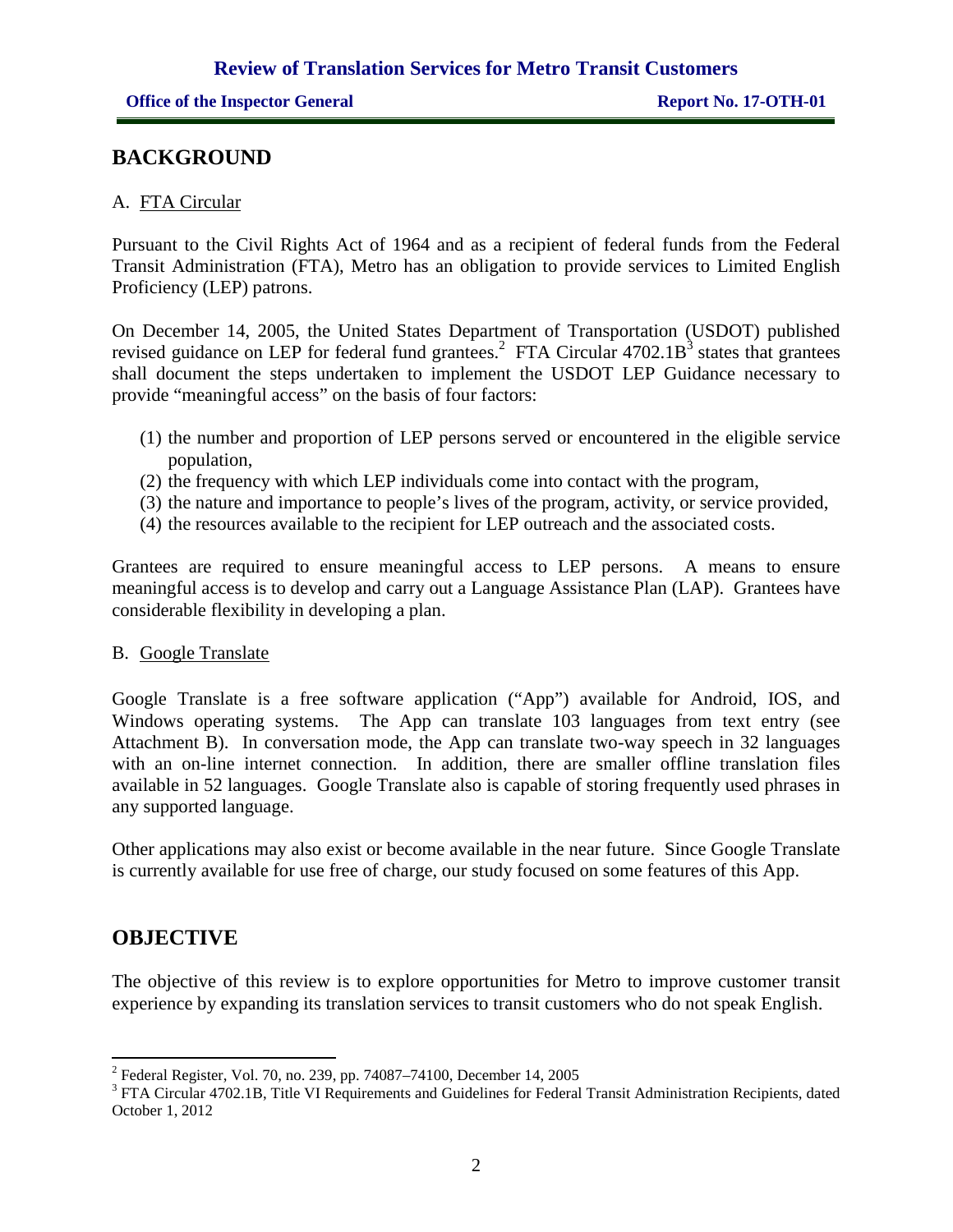## **SCOPE AND METHODOLOGY OF REVIEW**

To achieve the review objective, we:

- Reviewed FTA requirements to ensure meaningful access to LEP persons
- Contacted an official in the FTA Los Angeles office
- Researched information on the Internet concerning the use of the Google Translate App
- Contacted the General Manager of the Nashua Transit System to discuss their implementation of the Google Translate App
- Interviewed Metro's Chief of Civil Rights Programs
- Interviewed staff in both Customer Service and Operations

## **RESULTS OF REVIEW**

#### A. Nashua Transit System, New Hampshire

We found that the Nashua Transit System (NTS) has installed Google Translate onto tablets already mounted on buses to provide translation for customers who do not speak English.<sup>4</sup> NTS contracts with First Transit to operate 10 fixed bus routes. From a discussion with the NTS General Manager, we found that:

- The Google Translate App is very easy to install and use, and can be downloaded to any tablet or smart phone. NTS already had tablets mounted on all of its buses for the RouteMatch software, so there was no additional investment needed to purchase mobile devices or an internet connection (which would not be the case at Metro).
- To use this App, the operator hits the home button on the tablet and then clicks on the Google Translate App. It is simple to use, and when done with the App, the operator returns to the home screen and re-opens RouteMatch without having to log in. Training for the operator takes less than 10 minutes.

NTS has a policy in place to prohibit the use of the App by the operator when the bus is in motion, which is similar to those policies regarding the use of cell phones and other electronic devices. Since the Google Translate App does not have a feature to prevent the operator from using it while the vehicle is in motion, NTS provides operators training on when the App can be used. NTS informed us that the operators generally liked the App. Our review found that NTS are normally communicating only with English or Spanish-speaking patrons, while Metro's LEP customers may need support for more languages. The Google Translate App currently has this capability.

<sup>4</sup> On July 4, 2016, New Hampshire Public Radio published an article titled "Nashua Buses Find New Way to Avoiding Getting Lost – in Translation." http://nhpr.org/post/nashua-buses-find-new-way-avoid-getting-losttranslation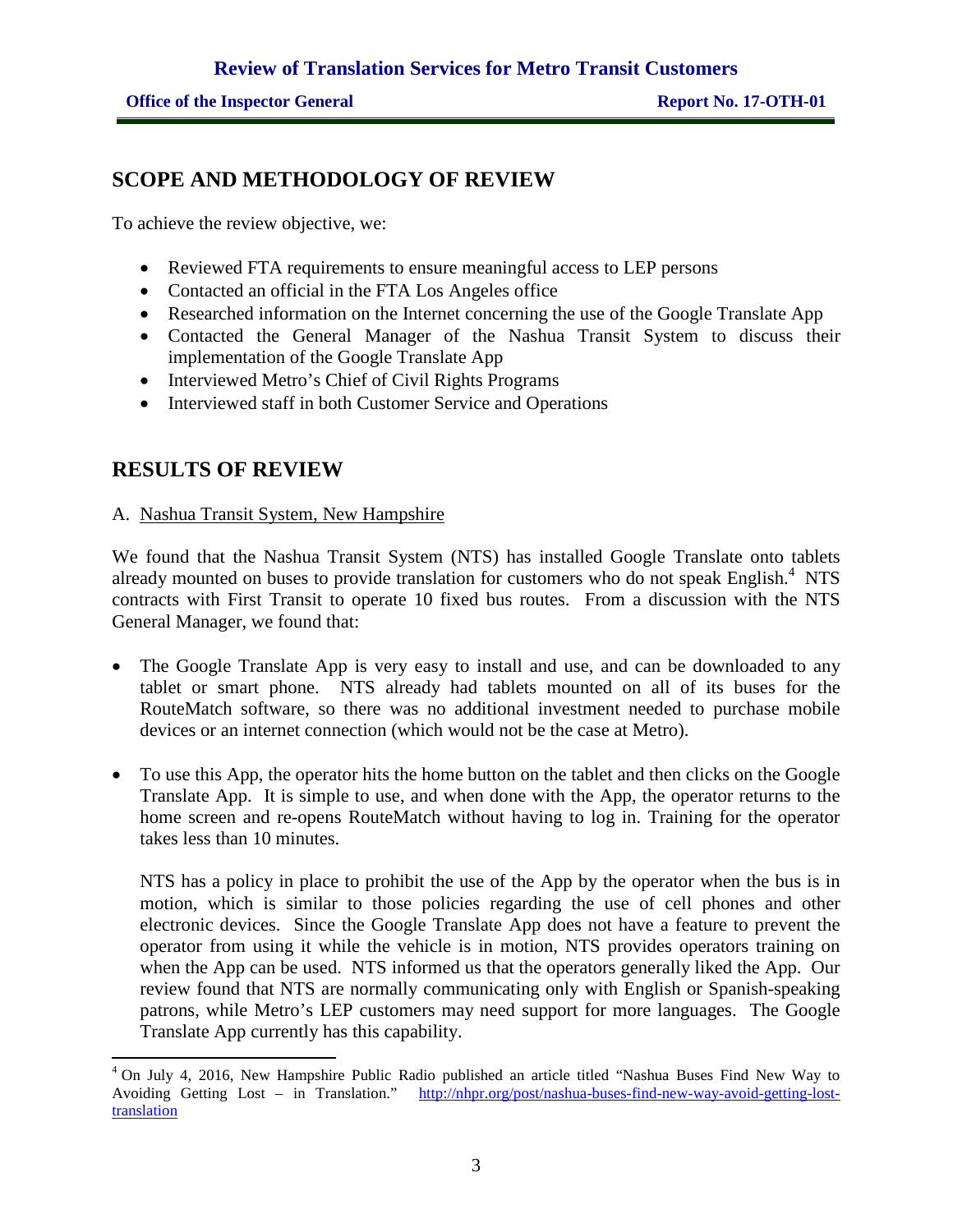- Passengers and operators who have used the translation App have found it to be a "huge" help and it has eliminated the language barrier.
- Google Translate can be used with either verbal or text input. (Note: Metro policies and California law limits Operators use of devices while driving except under certain circumstances; that would have to be complied with. Possibly passengers could use the device while in motion, which would have to be determined.) The built-in microphone can pick up voices without having to be too close to the tablet. Below is a picture of an operator using the App to communicate with a passenger:



B. Limited English Proficiency (LEP) Languages

There are approximately 120 languages spoken in Los Angeles County. The Metro Chief of Civil Rights Programs stated that Metro performed the analysis required by the FTA and determined that Metro needs to provide translation services for LEP in nine languages<sup>5</sup> based on the prevalence of these languages spoken in the Los Angeles County transit population.

#### C. Metro Customer Service Information

Metro's public website (metro.net) provides a general customer service telephone number (323- 466-3876) where transit customers can obtain information concerning Metro and its transit system. Information is provided in English and nine other languages. Metro's customer service telephone number is operational  $7$  days a week.<sup>6</sup>

Metro's customer service employees answer questions for patrons who speak English or Spanish. Callers wanting assistance in other languages must advise the Metro customer service agent the

<sup>5</sup> Armenian, Chinese, Japanese, Khmer (Cambodian), Korean, Russian, Spanish, Thai, and Vietnamese.

 $66:30$  a.m.  $-7:00$  p.m. Monday to Friday and 8:00 a.m.  $-4:30$  p.m. Saturday and Sunday.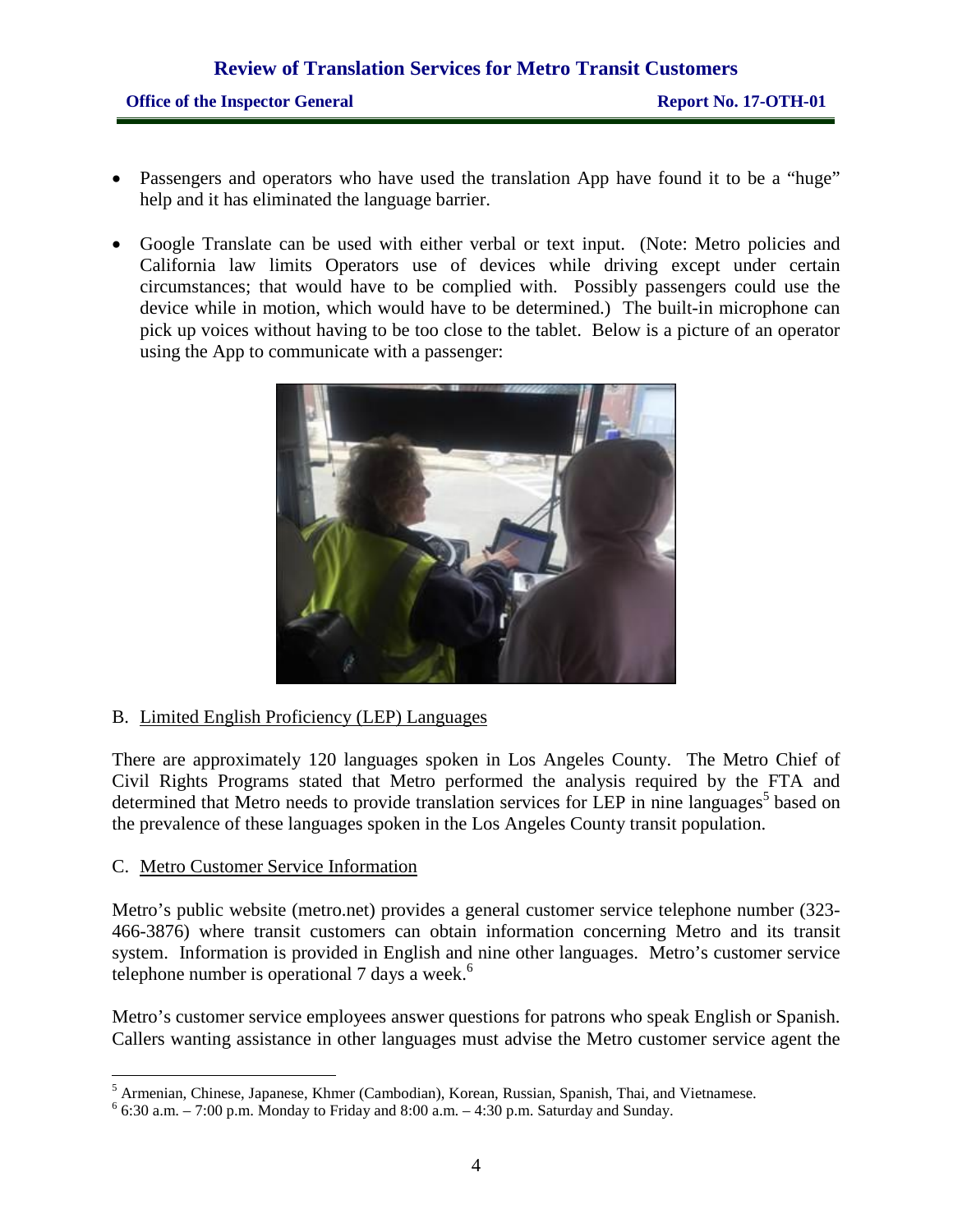#### **Office of the Inspector General <b>Report No. 17-OTH-01**

language they speak. If it is one of the nine languages for which Metro provides LEP services, the customer service agent contacts a contract translation firm (currently Lionbridge). The contractor charges ninety-nine cents (\$0.99) a minute. During FY 2016, Metro paid a modest amount for this service.

When a customer calls this telephone number, a recording states: Thank you for calling Metro:

- To continue in English, press or say 1
- For assistance in Spanish, press or say 2 (spoken in Spanish)
- For assistance in any other language, press or say 3

As a test, an OIG staff member called the Metro customer service information number and pressed "3." An English speaking customer service agent answered and asked the caller for a starting point. The OIG caller responded "Chinese." The agent replied "hold on." After approximately 4 minutes, a translator joined the call with the Metro Customer Service agent, and the OIG caller asked "how can I obtain a college TAP card" (in Chinese). The translator placed the caller on hold, and after approximately 5 minutes she provided the requested information. The translator and the Customer Service agent were both on the phone, which is a real-time translation service. It was excellent that Metro could arrange for an interpreter relatively promptly and answer the question in 9 minutes. However, the question might have been answered in less time if the Google Translate software was used. In addition to the general customer service telephone number on the Metro website, bus operators provide a card that shows this telephone number and the nine languages for which LEP services are provided; to non-English speaking patrons who ask questions in a foreign language (see Attachment C).

If a tablet with Internet access was on board, the patron could be directed to obtain the information more quickly that way, and without using the Customer Service staff or interpreter. It is also possible this system could be used in kiosks in rail stations, but this would also require more study.

#### D. Metro Operations Department

We also discussed the use of Google Translate with the Operations Department. We were told that Operations would be interested in a pilot program for this service but would need to further study this App, including cost since Metro has a fleet of over 2,000 buses. We were told that if Metro migrates to an audio-visual annunciator system for displaying information on their buses such as routes, time points and navigation information on its vehicles, this application would be beneficial to add to the equipment considering that it could be useful for LEP customers. Furthermore, Metro is in the process of a pilot program to have signage on an operator's uniform or nearby to indicate if that operator also spoke a language other than English.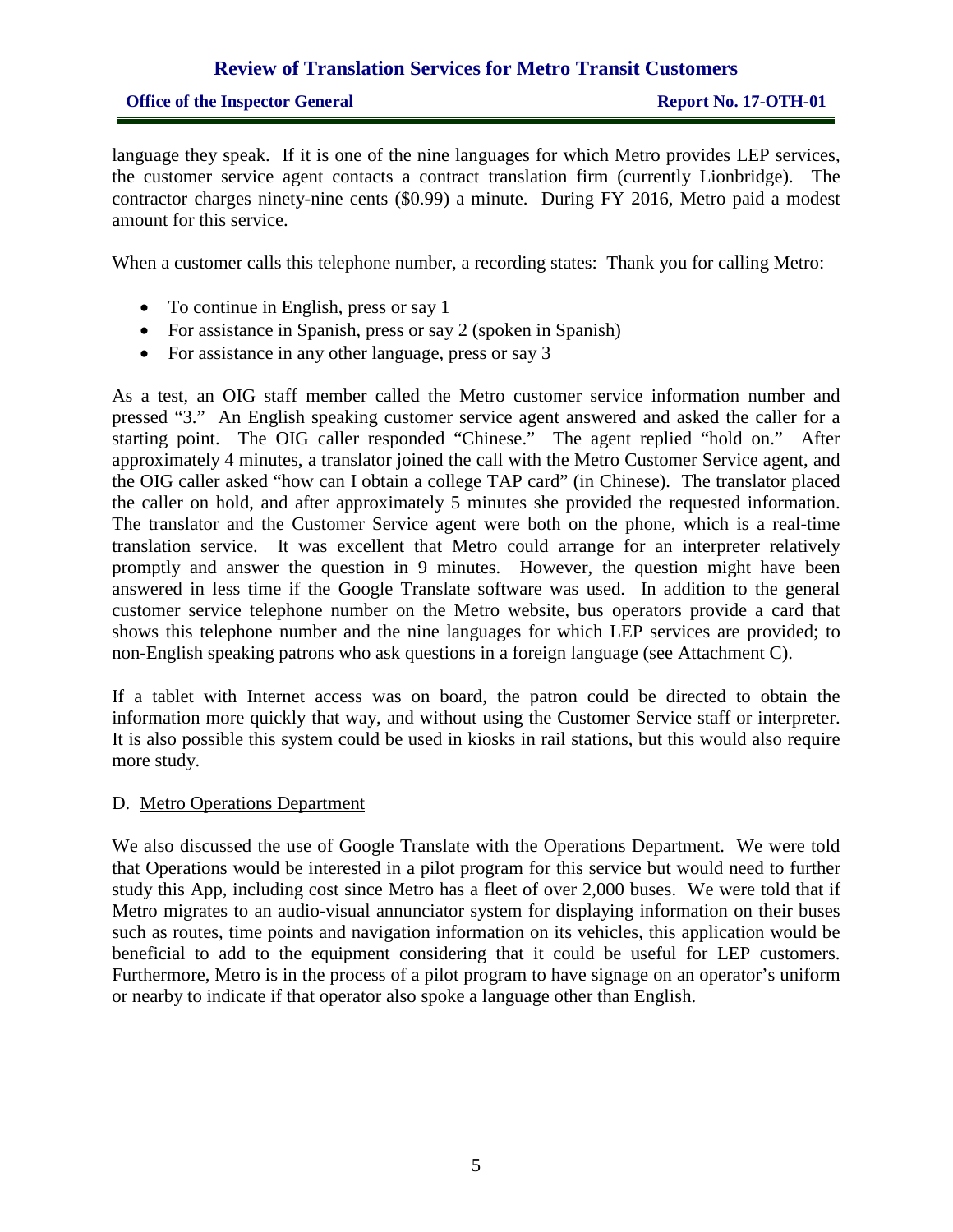#### **Office of the Inspector General <b>Report No. 17-OTH-01**

#### E. Office of Civil Rights

The Metro Chief of Civil Rights Programs told us that he was aware of the media article regarding use of the Google Translate App by the Nashua Transit System, and was interested in looking into it.

#### F. Customer Service Department

We asked Metro's Customer Service Department about using the Google Translate App. They had not previously been aware of its existence and so read the article concerning NTS. Upon consideration, the Customer Service said that they do not want this system because they are satisfied with the translation service. They stated that Lionbridge not only provides translation in the nine languages required, but also have translation services available in up to 200 languages. Customer Service also said they do not want their computers and telephones hooked up together for the concerns of complexity and security. Installation of the Google Translate App would necessitate connectivity between their computer and telephone so that the calling customer can connect with the customer service representative and the translation application on a computer. An LEP customer would speak to the customer service representative, who can initiate the translation application, review the response, type or dictate a proper response to the customer's questions back to the translation application who then replies directly to the customer in their preferred language.

This response does not appear to consider the improved performance that might be attained by providing a reply in much less than 9 minutes while paying \$0.99 per minute versus via the App. This reply might also not consider the option of having a caller select the App directly and speak directly to the App if they choose without customer service operations involvement, for a database of Frequently Asked Questions. Also, use could be tested at customer service windows, which is more like the bus situation but less problematic (not in same rush mode, not a distraction to operator, not a computer hook up to a phone, etc.).

#### G. Other Considerations

We understand that installing tablets for translation services is a new way of using technology at Metro. Devices such as touch screen tablets or information kiosks could be installed at appropriate locations throughout the system, which may provide advertising revenue.

We also considered that the making of any investment in this technology might be questioned as necessary in that many people are increasingly carrying smart phones. On this, we believe that many people who have smart phones will still not be adroit enough with language interpretation software that they will be proficient enough to use this effectively to accomplish speedy translation for enough years ahead, that consideration of this investment now by Metro is still a viable alternative to further study the concept and implementation process.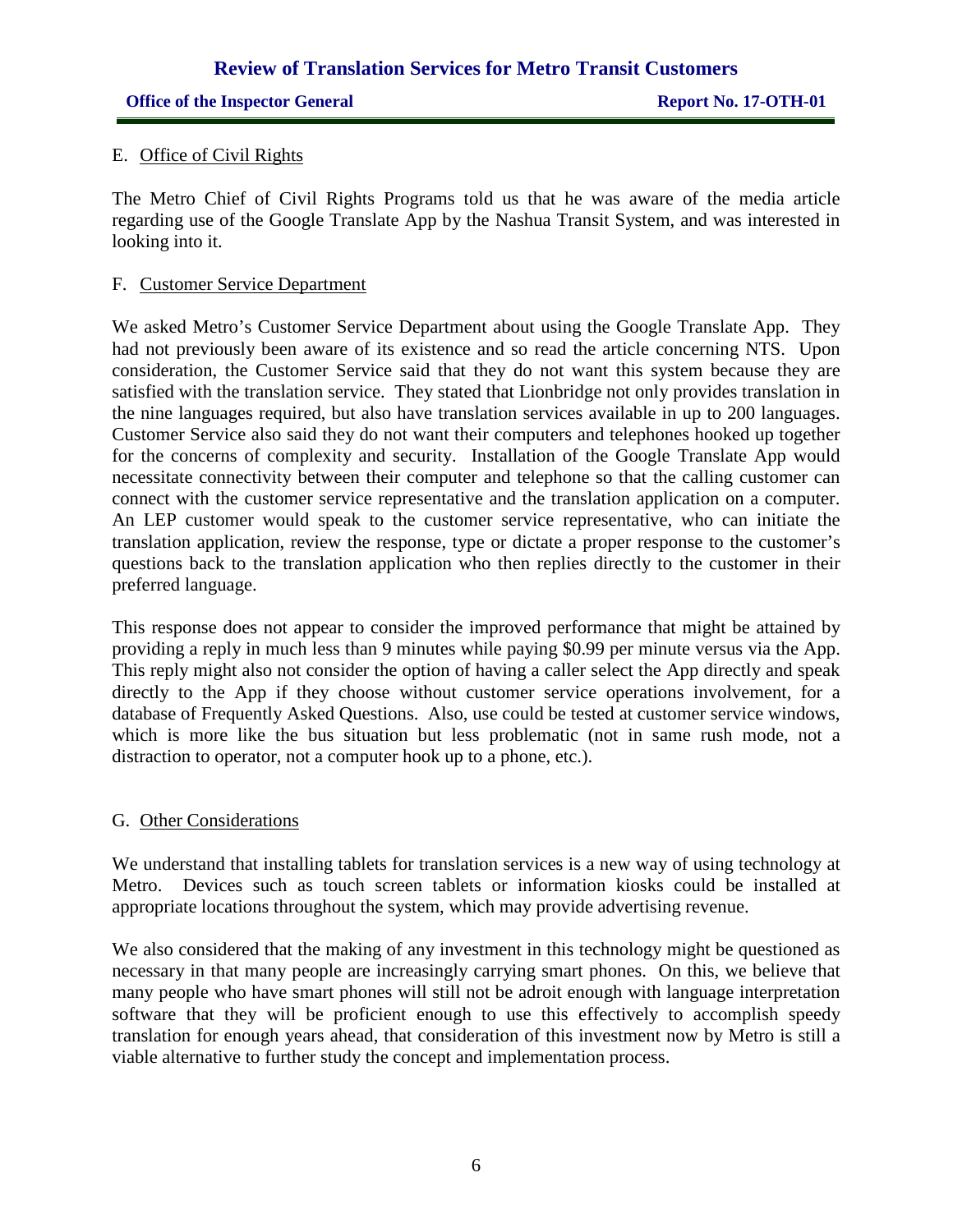## **CONCLUSION**

Our review found that the Google Translate App and Metro's customer service information line are not duplicative for the most part and may complement each other if used jointly. Both methods provide translation services but do it differently. The cost of personal translation services method that Metro currently uses is low, but it is an ongoing expense per call. The Google Translate or other App we suggested involves an upfront cost of device purchase and maintenance or replacement over time.

Even though many people now have smart phones, a device at a kiosk in Metro facilities has the benefit of usage beyond language translation. It could be used for any transportation information or trip planning question.

- Metro's current system is better suited for customers wanting information about Metro services, such as how to purchase fare media, Metro programs, trip planning, or other information concerning the agency. It takes 5 to 10 minutes using Metro's system where
	- o a customer service agent connects an interpreter;
	- o an interpreter speaks with the patron to determine the patron's question;
	- o an interpreter speaks with a Metro employee to obtain the answer to the question;
	- o an interpreter informs the patron of the answer to his/her question.
- The Google Translate App is better suited for quick real time communication between an operator or other Metro employee and an LEP person who needs immediate information concerning directions, bus route, stops or destinations. It is possible a system could query a database in the patron's language directly and provide answers for some items without involving a Metro staff member. The Google Translate App is free, but needs to be downloaded onto a tablet or other electronic device and needs an Internet connection. Translated responses to customer questions are relatively fast; and perhaps a system could be placed to let the customer interface directly with the system. Currently, the bus operator is the one who attempts to answer the patron's question and can only do so up to the extent of knowledge they have. They probably do not know 9 languages and every detail of every bus route in the system. (See Attachment D for comparison of the two translation systems.) It also poses a distraction to the operator that can contribute to safety risks.
- Metro buses are not currently equipped with tablets or smart phones and do not have internet connections. If Metro desires to use Google Translate, it will need to purchase tablets or other electronic devices and purchase an Internet connection from a provider. The audio-visual annunciator information system mentioned above might also be able to use this system. Purchasing a tablet for each bus may require an initial capital investment of up to \$500,000 (assuming a \$250 initial investment per device). The NTS spent about \$400 purchasing tablets directly from a national cell phone carrier. Based on what the Nashua Transit System told us, training would be a minimal cost.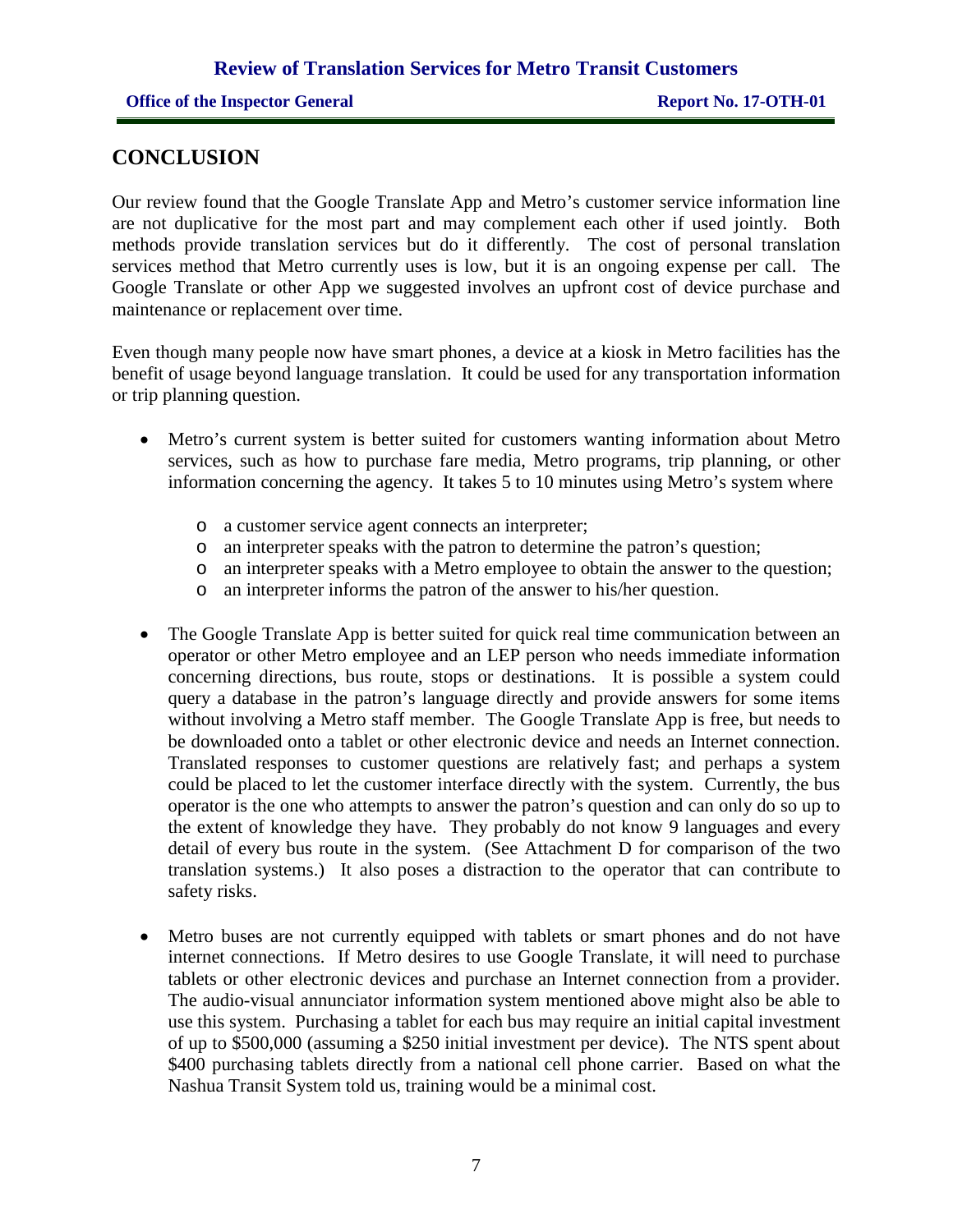Based on the above preliminary study, we found that Metro could improve the customers' transit experience by testing translation system to communicate with LEP persons. Due to the fact that Metro is considering adding an information system to their buses along with Wi-Fi; and Google Translate could possibly be added without additional cost. It is also possible that further improvements in software may be available in the future and should be considered as they occur.

#### **SUGGESTION**

We suggest that the Civil Rights Programs Department consider working with Metro's IT Department, Operations Department, Communications Department, and other departments that interface daily with the public to:

- a. explore the feasibility of using Google Translate or other programs to provide immediate translation service to transit operators, customer service representatives, and other staff who interface daily with transit customers, and/or
- b. integrate Google Translate or similar program with devices as Metro acquires more Wi-Fi, smart phone devices, or other capabilities in the future.

### **MANAGEMENT COMMENTS**

On May 17, 2017, the Office of Civil Rights, in coordination with Operations, Communications, and Information and Technology Services responded to the suggestions in this report (see Attachment A). Metro's response provided alternative actions to improve and expand services to LEP patrons such as:

- Offering bus operators the opportunity to self-identify if they speak a foreign language.
- Embarking on a major training effort over the next 18 months to ensure that all employees are familiar with the requirements for serving LEP populations.
- Making all employees aware of the resources that Metro has available including web and voice, pictograms, and multi-lingual publications.
- Installing communications equipment that will provide free WiFi services to its transit bus riders. This functionality will allow the rider to obtain translation services via mobile or connect directly to a customer agent that can address their concerns in real time through a web chat session.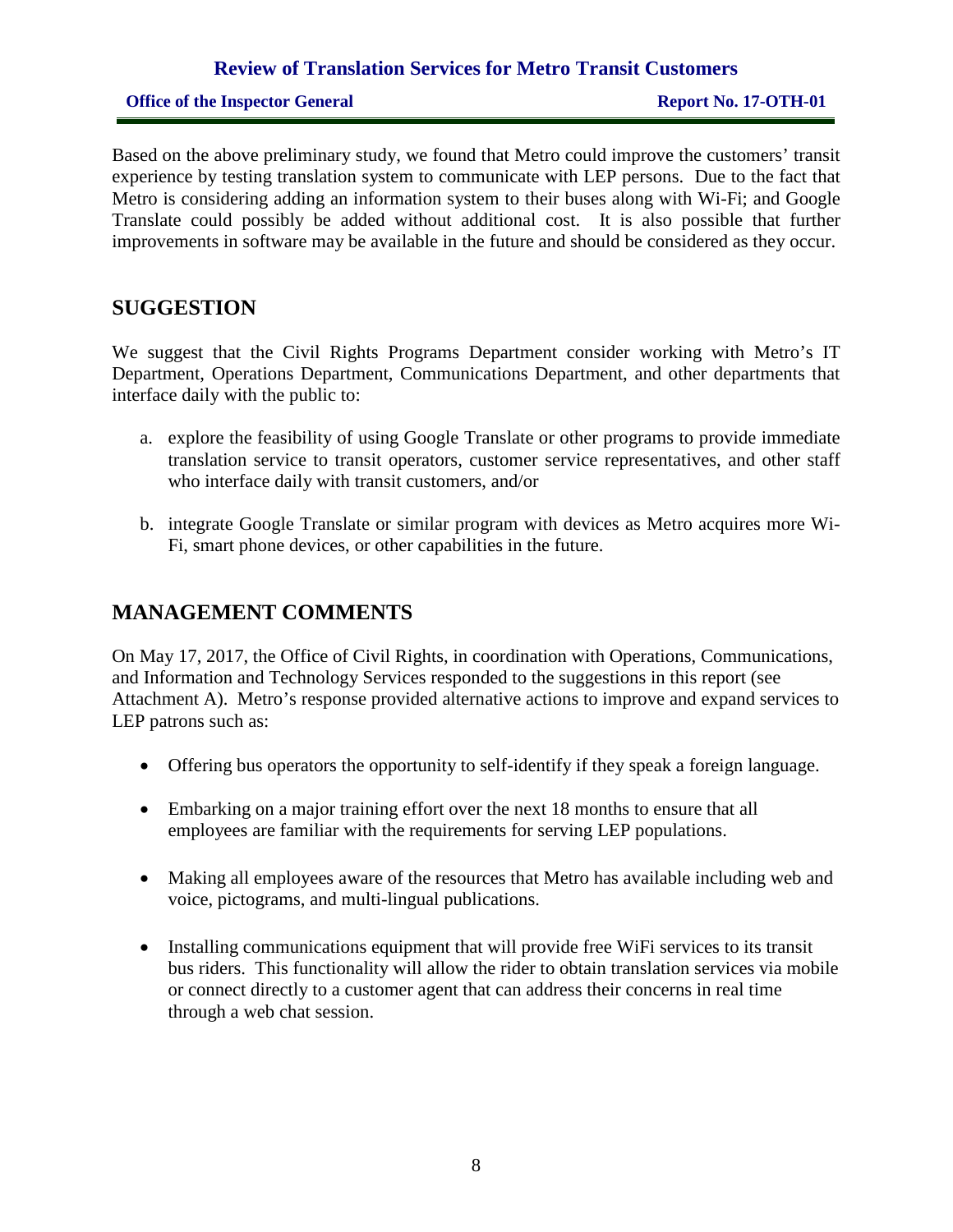| $\boldsymbol{\mathsf{w}}$<br>Metro | Interoffice Memo |                                                                             |
|------------------------------------|------------------|-----------------------------------------------------------------------------|
|                                    | Date             | May 10, 2017                                                                |
|                                    | To               | Yvonne Zheng                                                                |
|                                    | From             | Dan Levy, Chief Office of Civil Rights                                      |
|                                    | Subject          | Draft Report-Review of Translation<br>Service for Metro Customers 17-OTH-01 |

The Office of Civil Rights has reviewed the above captioned draft report and consulted with Operations, Communications and Information and Technology Services. These comments reflect the view of all four departments.

Metro currently provides foreign language services that meet or exceed the minimum requirements of the Federal Guidance on serving Limited English Proficiency (LEP) populations. Over the next 12 months it is our plan is to expand these services by offering bus operators the opportunity to self-identify if they speak a foreign language, and the Office of Civil Rights will be embarking on a major training effort to ensure that all employees are familiar with the requirements for serving LEP populations.

When the round of training is completed it is our intent to begin a Mystery Shopper/Mystery Rider/Mystery Caller program to evaluate how well Metro employees are following agency policy in responding to LEP individuals. Employees who provide exceptional service will receive commendations and those that fail to meet the minimum requirements will receive counseling and retraining. Other initiatives will include new I Speak cards to be distributed to locations where our employees greet the public, and continued updating of signage to include pictograms or additional languages.

Metro has contracted with Lionsbridge Inc. to provide live voice translation service by telephone. This service is accessible from every phone at Metro as well as the G-Tels, P-Tels and E-Tels at bus and rail stations. Bus operators are provided with cards that include a Metro number that can be called to access the translation service and instructions will soon be provided to all other staff. Car cards are also installed on buses and rail with the number to call for language assistance.

The Metro website includes human translations for Metro's nine LEP languages and computer (Web) translation for more than 100 additional languages. The computer translations have the following caveat:

*Web Translation*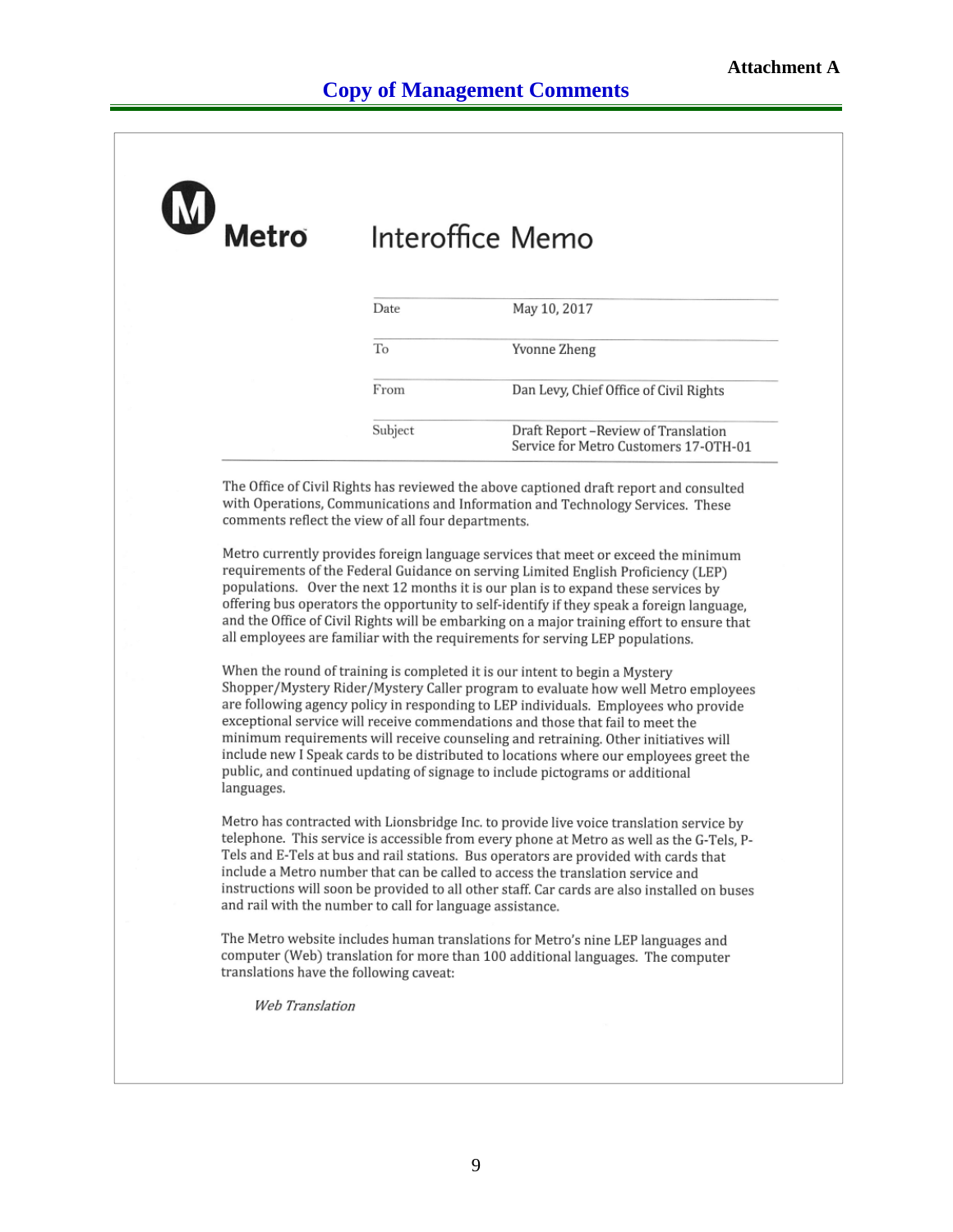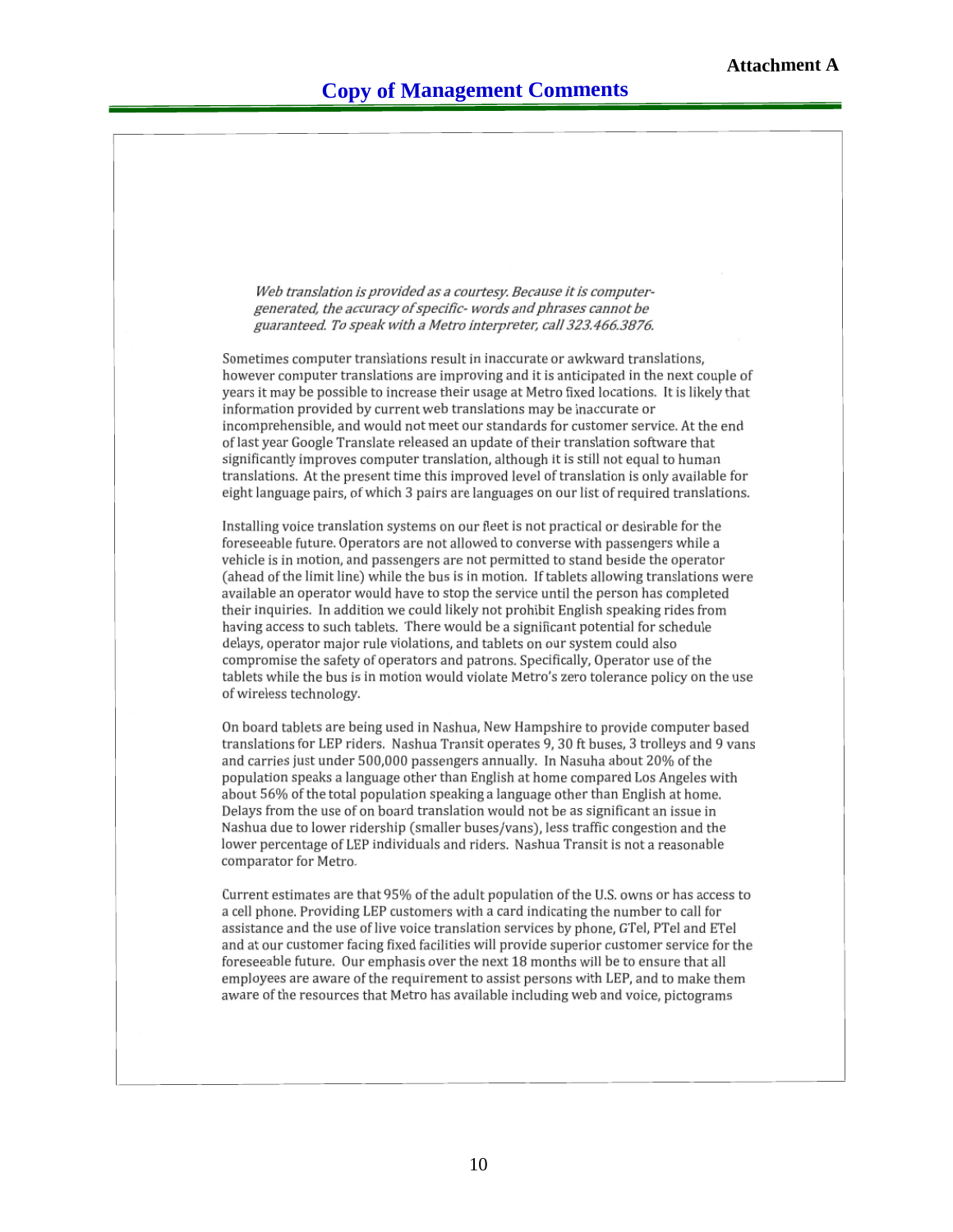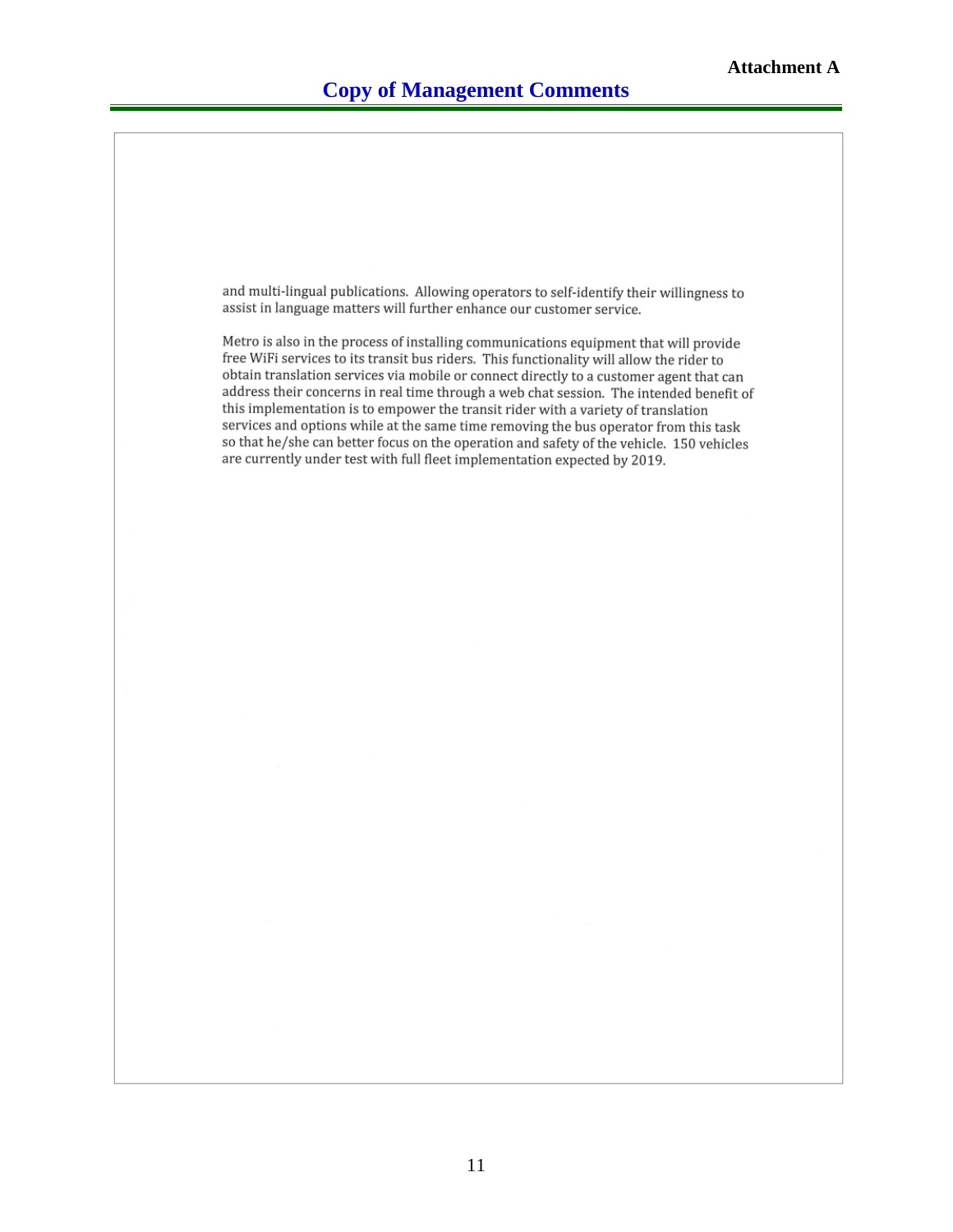| Listed below are the 103 languages include in the Google Translate App |  |
|------------------------------------------------------------------------|--|
|------------------------------------------------------------------------|--|

| <b>Afrikaans</b>                 | Hebrew             | Persian             |
|----------------------------------|--------------------|---------------------|
| Albanian                         | Hindi              | Polish              |
| Amharic                          | Hmong              | Portuguese          |
| Arabic                           | Hungarian          | Punjabi             |
| Armenian                         | Icelandic          | Romanian            |
| Azerbaijani                      | Igbo               | Russian             |
| <b>Basque</b>                    | Indonesian         | Samoan              |
| Belarusian                       | Irish              | <b>Scots Gaelic</b> |
| Bengali                          | Italian            | Serbian             |
| Bosnian                          | <b>Japanese</b>    | Sesotho             |
| Bulgarian                        | Javanese           | Shona               |
| Catalan                          | Kannada            | Sindhi              |
| Cebuano                          | Kazakh             | Sinhala             |
| Chichewa                         | Khmer              | Slovak              |
| Chinese (Simplified/Traditional) | Korean             | Slovenian           |
| Corsican                         | Kurdish (Kurmanji) | Somali              |
| Croatian                         | Kyrgyz             | Spanish             |
| Czech                            | Lao                | Sundanese           |
| Danish                           | Latin              | Swahili             |
| Dutch                            | Latvian            | Swedish             |
| English                          | Lithuanian         | Tajik               |
| Esperanto                        | Luxembourgish      | Tamil               |
| Estonian                         | Macedonian         | Telugu              |
| Filipino                         | Malagasy           | Thai                |
| Finnish                          | Malay              | Turkish             |
| French                           | Malayalam          | Ukrainian           |
| Frisian                          | Maltese            | Urdu                |
| Galician                         | Maori              | <b>Uzbek</b>        |
| Georgian                         | Marathi            | Vietnamese          |
| German                           | Mongolian          | Welsh               |
| Greek                            | Myanmar (Burmese)  | Xhosa               |
| Gujarati                         | Nepali             | Yiddish             |
| Haitian Creole                   | Norwegian          | Yoruba              |
| Hausa                            | Pashto             | Zulu                |
| Hawaiian                         |                    |                     |

The highlighted languages are the 9 languages that Metro currently provides translation services.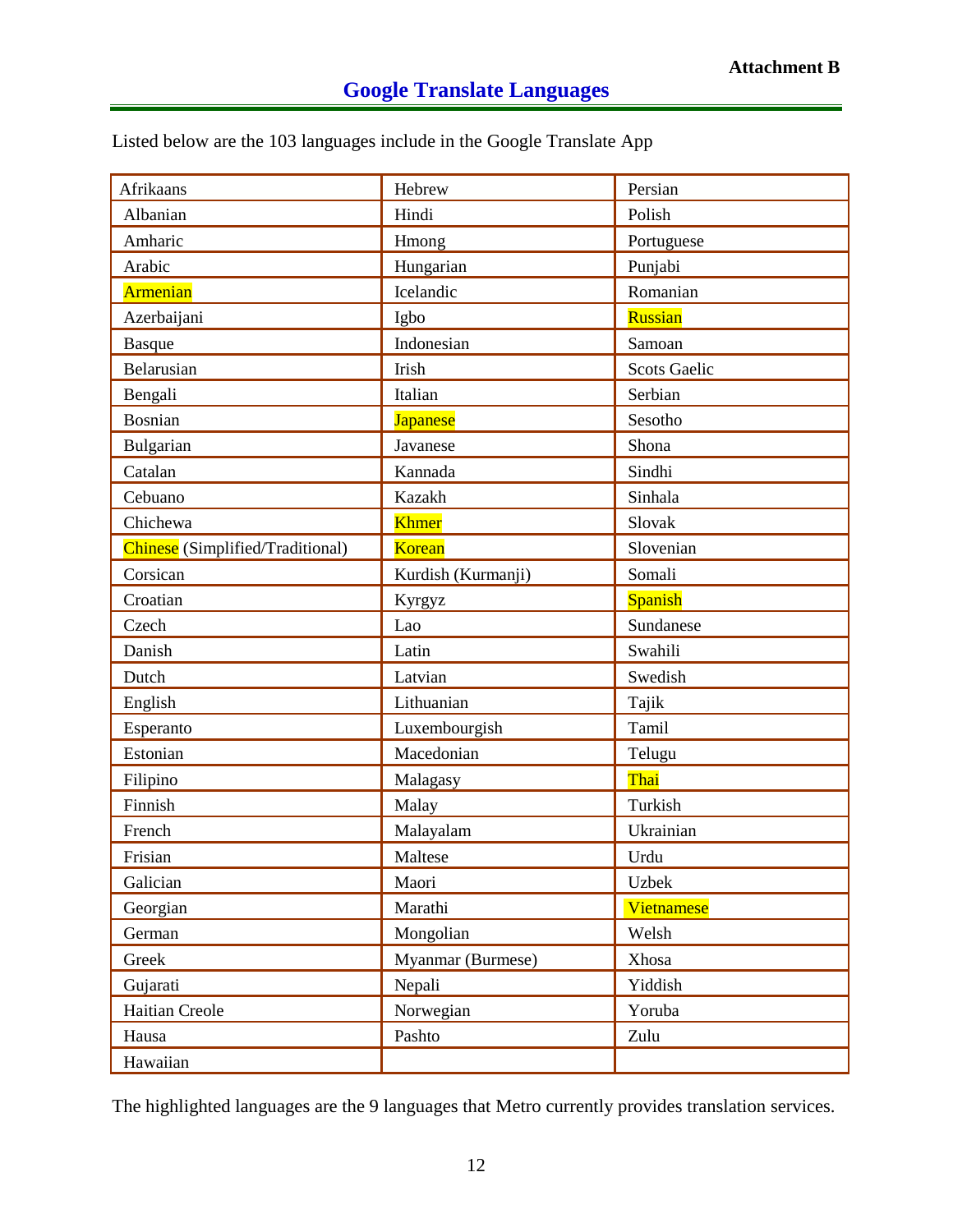Language cards that operators provide to LEP transit patrons. Language cards that operators provide to LEP transit patrons.

N **biet th6ng tin ye Metro bing tteng Viet, yui 'Ong goi** s6 **dien**  thoai duới đây 323.466.3876 x3. สำหรับขอมูลเกี่ยวกับรถโดยลารเมโทรเป็นภาษา [ไทย] กรุณาติดต่อที่หมายเลขโทรศัพท์ดานล่าง **323.466.3876 x3.**  Utmpnjh duuhli huytipta Laqini տեղեկություններ ստանալու hunfum.  $[$ ulu $\eta$ ntul t $\log$ qw $\log$ ulupti $\log$ htanniunututuudtupntf **323.466.3876 x3.**  សំរាប់ព័ត្យមានអំពី<sup>÷</sup>ពេរ្យ ជាភាសាខ្មែរ  $\alpha$ uga $\alpha$ inatolang kalendari mu 323.466.3876 x3. Для получения информации о **Metro на русском языке, пожалуйста,** позвоните по указанному ниже номеру телефон **323.466.3876 x3.** For Metro information in English. please call 323.466.3876 xl. Para más información sobre Metro en español, por favor llame al **323.466.3876 x2.**  若需洛杉磯大都會交通局I Metro 的中文資料, 請聯絡以下 **ramte3 323.466.3876 x3.**  메트로I Metro 정보를 한국어로 알아보시려면, 아래 번호로 전 화하십시오 323.466.3876 x3. Metro に関する日本語での情報 は、の電話番号でお問い合わせ ください 323.466.3876 x3. **<sup>125</sup> <f) Metro Metro**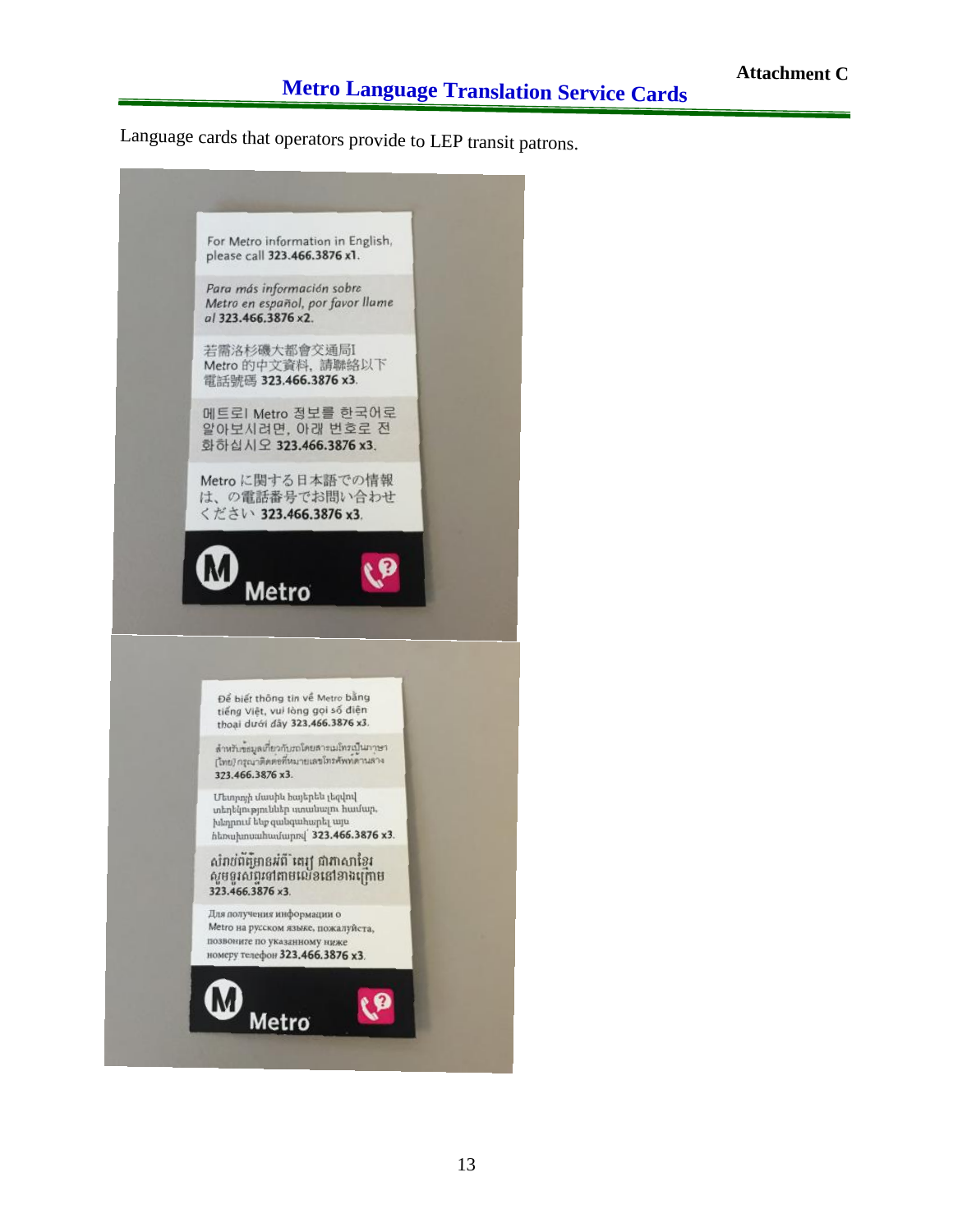## **Comparison of Metro Translation System and Google Translate**

|                           | <b>Metro Translation System</b>                                                                                                                                                                                                                                                                                                                                                                                                                           | <b>Google Translate App</b>                                                                                                                                                                                                                                                                                       |
|---------------------------|-----------------------------------------------------------------------------------------------------------------------------------------------------------------------------------------------------------------------------------------------------------------------------------------------------------------------------------------------------------------------------------------------------------------------------------------------------------|-------------------------------------------------------------------------------------------------------------------------------------------------------------------------------------------------------------------------------------------------------------------------------------------------------------------|
| Method                    | The Metro customer service<br>information line provides translation<br>services in 9 languages. Spanish<br>translation services are provided by<br>Metro employees. For the other 8<br>languages, the caller tells the customer<br>service representative what language is<br>needed. The representative sets up a 3-<br>way call with a company providing<br>translation services and answers the<br>$question(s)$ , with the help of the<br>translator. | Google Translate App installed on Tablets<br>placed in each bus to facilitate<br>communication between the operator and<br>the customer.<br>Our review determined that the Google<br>Translate App at the Google website could<br>translate all but one of the 9 languages<br>Metro uses in audio format (Khmer). |
| Cost                      | Relatively low $-$ \$0.99 per minute for<br>the translation service. In FY 2016, the<br>total cost relatively small.                                                                                                                                                                                                                                                                                                                                      | The Google Translate App is a free<br>download. The Nashua Transit buses<br>already had Tablets installed for another<br>purpose. However, for Metro to use the<br>system, Tablets or other computers would<br>need to be purchased and installed with<br>Internet access, possibly from a service<br>provider.   |
| Knowledge/<br>Information | The same information that is available<br>to any customer. The representative has<br>the whole computer database available<br>to consult (schedules, etc.). This<br>information is also available to<br>customers on Metro's website.                                                                                                                                                                                                                     | Limited to the bus operators' or transit<br>employees' knowledge.                                                                                                                                                                                                                                                 |
| Speed                     | Somewhat slow because of the<br>connection method. In a test, we found<br>that it took a total of about 9 minutes to<br>get a question answered. The person<br>calling has to identify the language they<br>want in English.                                                                                                                                                                                                                              | Provides quick and real-time translation,<br>and interaction between the bus operator or<br>transit employee and customer.                                                                                                                                                                                        |
| Hours                     | Normal customer service hours:<br>6:30am - 7pm (Monday - Friday)<br>8:00am - 4:30pm (Saturday - Sunday                                                                                                                                                                                                                                                                                                                                                    | Anytime the bus operator or transit<br>employee is on duty and available to talk.                                                                                                                                                                                                                                 |

Conclusion: These two methods are not duplicative, but could complement each other if used judiciously.